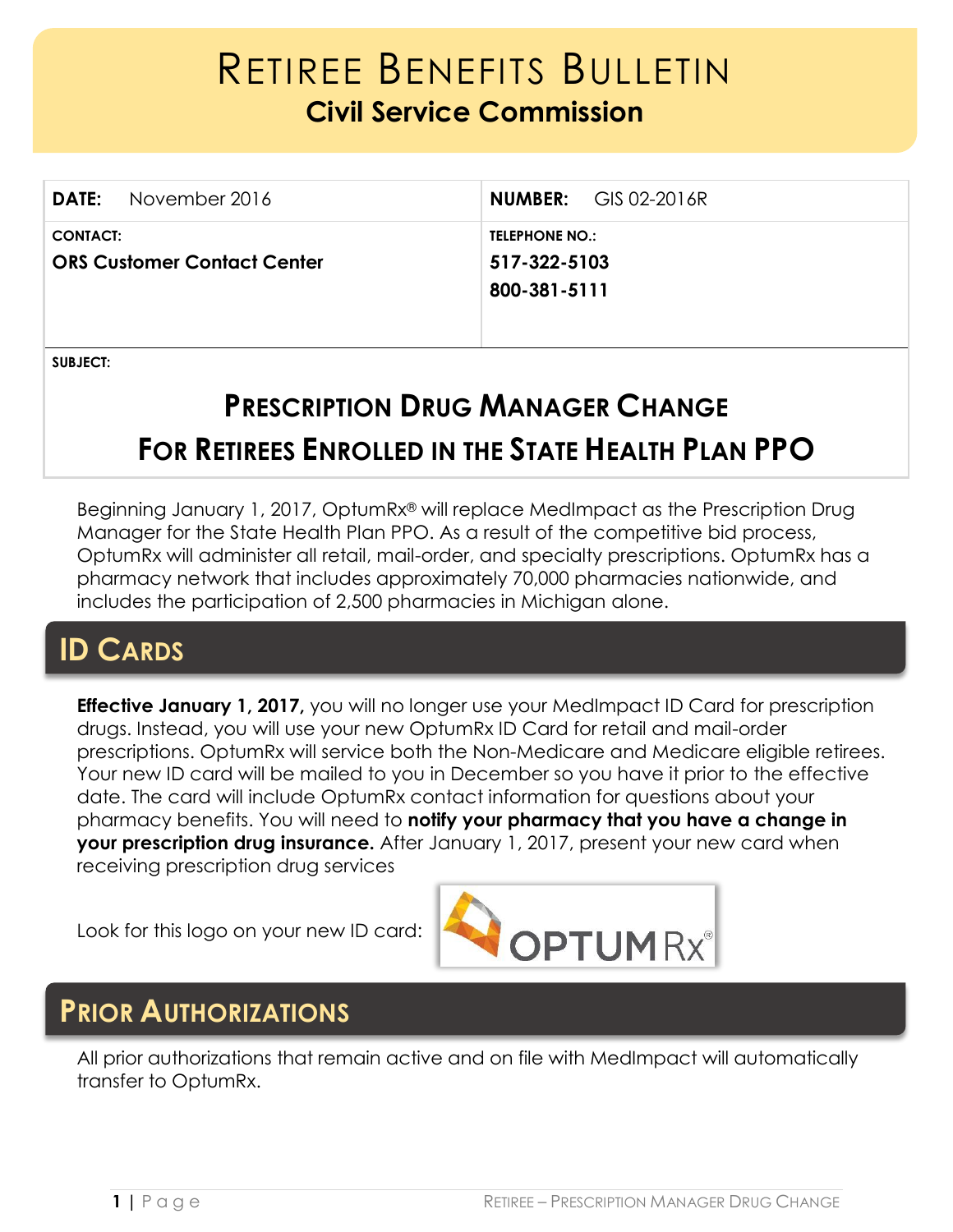### **RETAIL PRESCRIPTIONS**

OptumRx participates with 70,000 pharmacies nationwide, including national chains and most independent pharmacies. For a complete list of participating pharmacies, use the Locate a Pharmacy tool on the OptumRx app, visit [www.optumrx.com/CTRNS,](http://www.optumrx.com/CTRNS) or call a customer service advocate at 866-633-6433 after January 1, 2017.

You will not need to request a new prescription from your doctor, unless you have prescriptions that have expired.

When you refill or submit new prescriptions at a retail pharmacy, **you will need to notify your pharmacy that there has been a change in your prescription drug insurance, effective January 1, 2017,** and show them your new prescription drug card.

### **SPECIALTY DRUG PRESCRIPTIONS**

Specialty drug prescriptions previously handled by Diplomat Specialty Pharmacy will now be handled by BriovaRx®, the OptumRx specialty pharmacy. A 90-day supply of specialty drug prescriptions can be obtained for two co-pays through BriovaRx® Specialty Pharmacy. BriovaRx® provides specialty medications and some clinical support for complex conditions, including cancer, arthritis and others. BriovaRx® can be reached at 855-427-4682 or [www.BriovaRx.com](http://www.briovarx.com/) after January 1, 2017. Medicare eligible retirees will have the option of continuing specialty drug prescription services with Diplomat Specialty Pharmacy.

### **MAIL ORDER PRESCRIPTIONS**

OptumRx will handle the Mail Order Program. Please inform your prescribing doctors that this change will occur January 1, 2017. Mail-order prescriptions on file with NoviXus with remaining refills on January 1, 2017, will be transferred to OptumRx, but you must also contact OptumRx by one of the four ways listed below after January 1, 2017, to request that your medication be filled when you are due for a refill. **Mail-order prescriptions will not be refilled if you have not contacted OptumRx to confirm enrollment.** New prescriptions sent to OptumRx before January 1, 2017, also will not be filled until the member contacts OptumRx to request the fill after January 1, 2017**.** 

#### **If your prescription has expired or is for a controlled substance or a compound drug (prescriptions where the pharmacist prepares the final product), you must have your prescribing doctor submit a new prescription to OptumRx.**

There are four easy ways to start using the OptumRx mail-order program:

- **Online –** Create your account & log in at [www.optumrx.com.](http://www.optumrx.com/)
- **Phone -** Call the OptumRx at 866-633-6433 and select the appropriate prompt.
- **Mail -** Complete a New Prescription Order Form found in your welcome kit.
- **ePrescribe -** Have your doctor send an electronic prescription to OptumRx.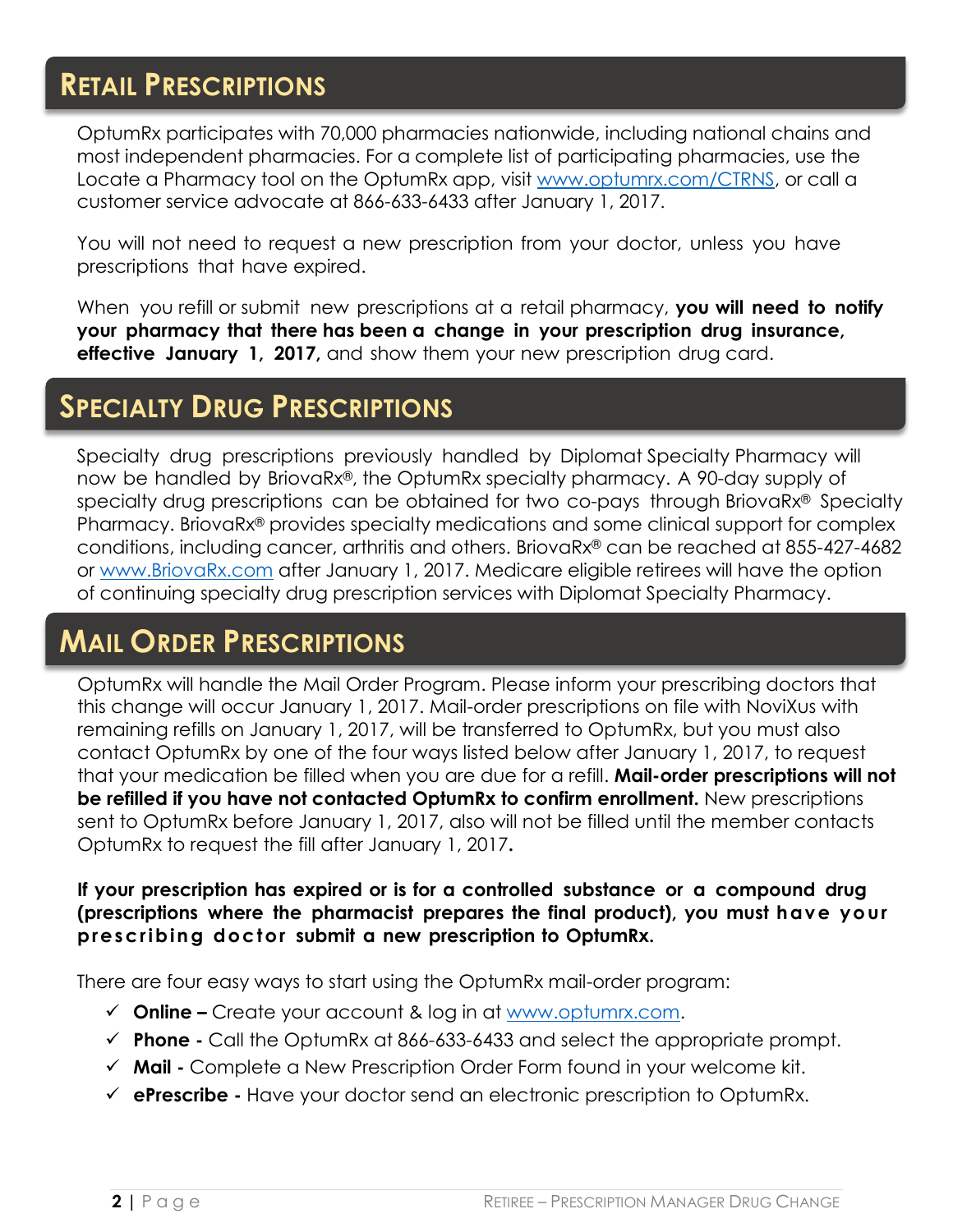### **MEDICARE ELIGIBLE RETIREES ONLY**

### **Employer Group Waiver Plan (EGWP)**

The State of Michigan will continue to be an EGWP Medicare Part D Prescription Drug Plan (PDP) for Medicare Eligible retirees and dependents. Effective January 1, 2017, OptumRx will replace Medicare Generation Rx as the pharmacy benefit manager (PBM) for Medicare Eligible retirees and dependents. If a Medicare eligible retiree has a non-Medicare eligible dependent on their plan they will also have their prescription drug plan administered by OptumRx, however, the customer service line will be different. More information regarding OptumRx will be sent to you in a separate mailing within the coming months.

#### **You will receive a Pre-Enrollment Packet from OptumRx**

The pre-enrollment packet should arrive in early December and will contain the following items:

- **Summary of Benefits**
- **Abridged Formulary** (listing covered drugs alphabetically and by therapy class)
- **Pharmacy Directory** (for the state based on eligible member's address)
- **Opt-out Letter**

The opt-out letter includes instructions if you do not wish to participate in the Medicare Part D Prescription Drug Plan with OptumRx offered by the State of Michigan. This is called opting-out. Medicare eligible individuals are only allowed to be enrolled in one Medicare Part D Prescription Drug Plan. Therefore, opting out should only be considered if you are currently enrolled in another Medicare Advantage plan or Medicare Prescription Drug Part D plan that is not offered by the State of Michigan. Medicare Eligible retirees and Medicare Eligible dependents considering opting-out should contact the Office of Retirement Services at 517-322-5103 or 800-381-5111.

#### **You will also receive an OptumRx Welcome Kit**

You will be receiving a Welcome Kit from OptumRx in December, 2016. The Welcome Kit will include the following items:

- **Prescription ID Card & Printed Card Carrier**
- **Welcome Letter**
- **Evidence of Coverage (EOC)** (a document that describes the Medicare Part D coverage)
- **Privacy Policy**
- **Home Delivery Mail Order Form**
- **Pharmacy Options Letter**

If you haven't received your Welcome Packet prior to December 31, please call OptumRx at 866-635-5941 to assist you.